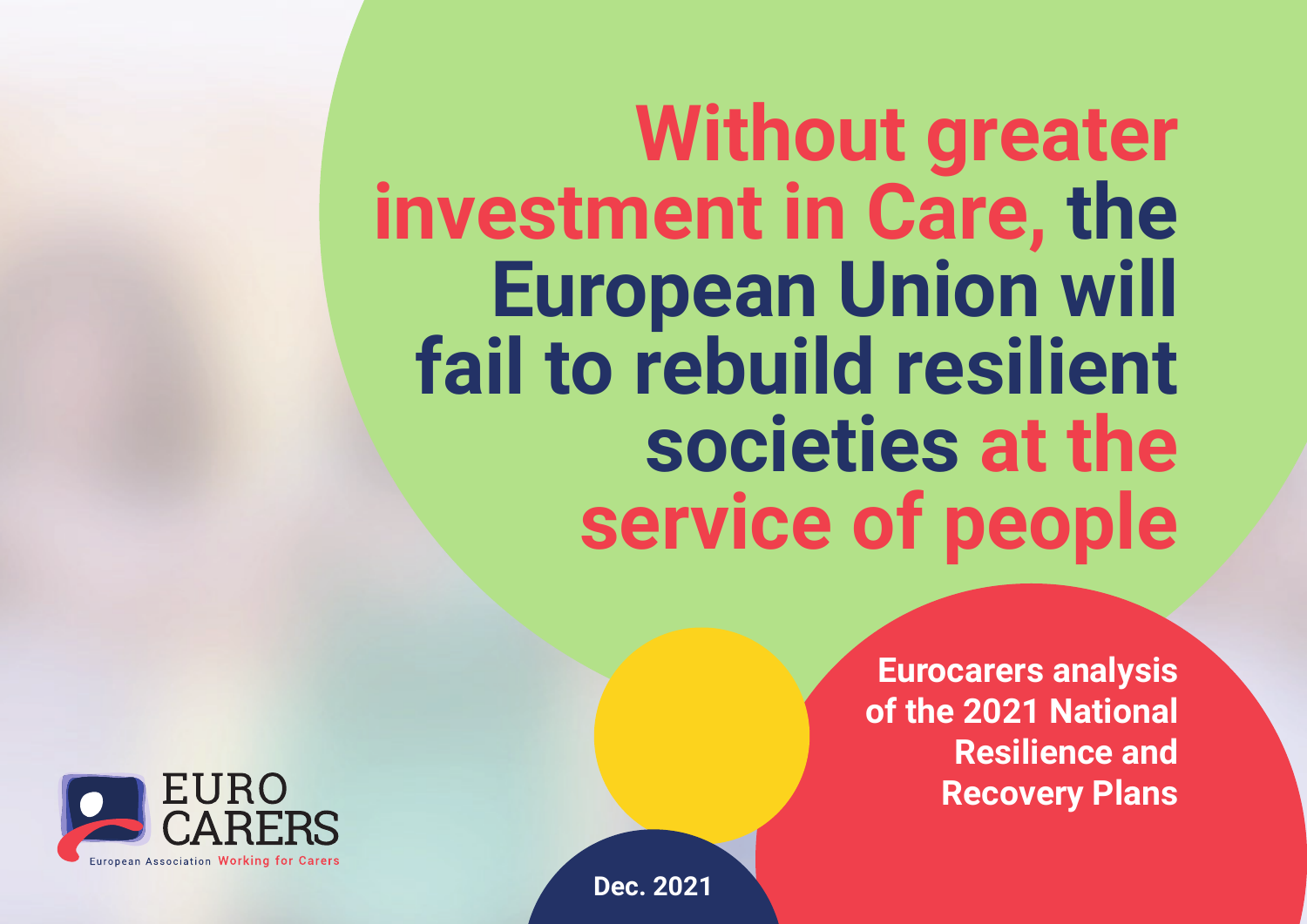Based on a rapid analysis of the 2021 National Recovery and Resilience Plans, this Position Paper aims to provide some pointers as to how the unprecedented efforts undertook at European level to rebuild resilient societies should also apply to Care, if they are to reach their target. Most of the plans, be it by lack of focus, political will or sufficient resources, indeed fail to meet the challenges faced by the formal care sector and by informal carers, who make up 10 to 20 % of the EU population.

Our analysis underlines the main gaps, as well as **positive examples** of countries that have seized the opportunity of the Recovery and Resilience Fund to improve or redesign their care systems. The adoption of the much-needed EU Care Strategy, later on this year, must translate into greater investment in Long-term Care through the Semester process, in line with common values and goals, and in response to specific needs at national and regional levels.

> The adoption of the much-needed EU Care Strategy must translate into greater investment in Long-Term Care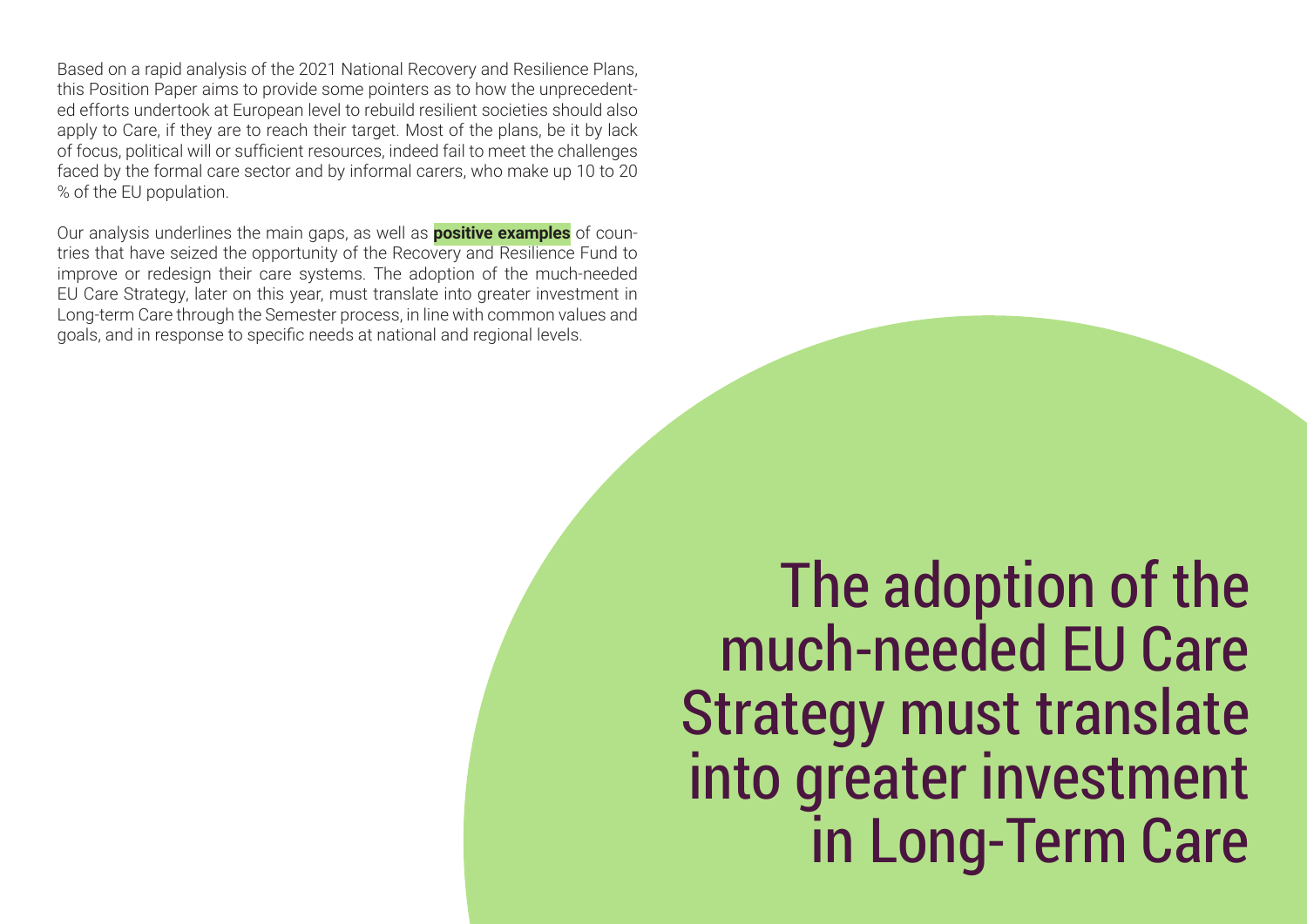# **Introduction: are we on good track from the carers' point of view?**

Since 2015, Eurocarers has been monitoring the European Semester, which has become an important forum for discussing EU countries' fiscal, economic, employment policy challenges and priorities under a common annual timeline. This process has become even more relevant to the Care community since it has broadened its focus to social issues, integrating the principles of the European Pillar of Social Rights and the Sustainable Development Goals. In the last few years, Eurocarers has been pleased to see informal carers and, more generally, care and caring issues, benefiting from increased attention via the Semester (Eurocarers, 2019) - though this trend was partly refuted in 2020.

Against the backdrop of a major sanitary and economic crisis, the usual Semester cycle was suspended in 2021 and gave way to the implementation of the European Recovery and Resilience Facility tool, which put a budget of up to 672 billion euros at the disposal of member states to support reforms and investments by the end of 2026. As a result, 26 National Recovery and Resilience Plans (NRPPs), aiming to address the challenges previously identified in the European Semester and advance the green and digital transitions (at least in principle), were assessed by the European Commission and agreed upon by the Council in 2021.

This Position Paper builds on an examination of these NRPPs with regard to informal carers' concerns, it was carried out in the same way than our previous annual reviews of the Semester process . As in past years, the aim was to evaluate **the extent to which these powerful policy processes are being mobilised for the benefit of informal carers**. Do they take them into account? Do they support the most-needed policy reforms with a bearing on their situation (e.g., digital transition, work-life balance, health, and long-term care)? Despite noticeable developments as **highlighted below**, our review highlights many shortcomings.

The tremendous financial effort made by the European Union aims at a fair and resilient recovery by 2026. We argue that, in the absence of continuous attention to care over the coming years, the Recovery and Resilience Facility will fall short of its objective. For instance, support to innovative reforms fostering a fair (re)allocation of caregiving responsibilities as well as the provision of dignified care to the most vulnerable should be prioritised.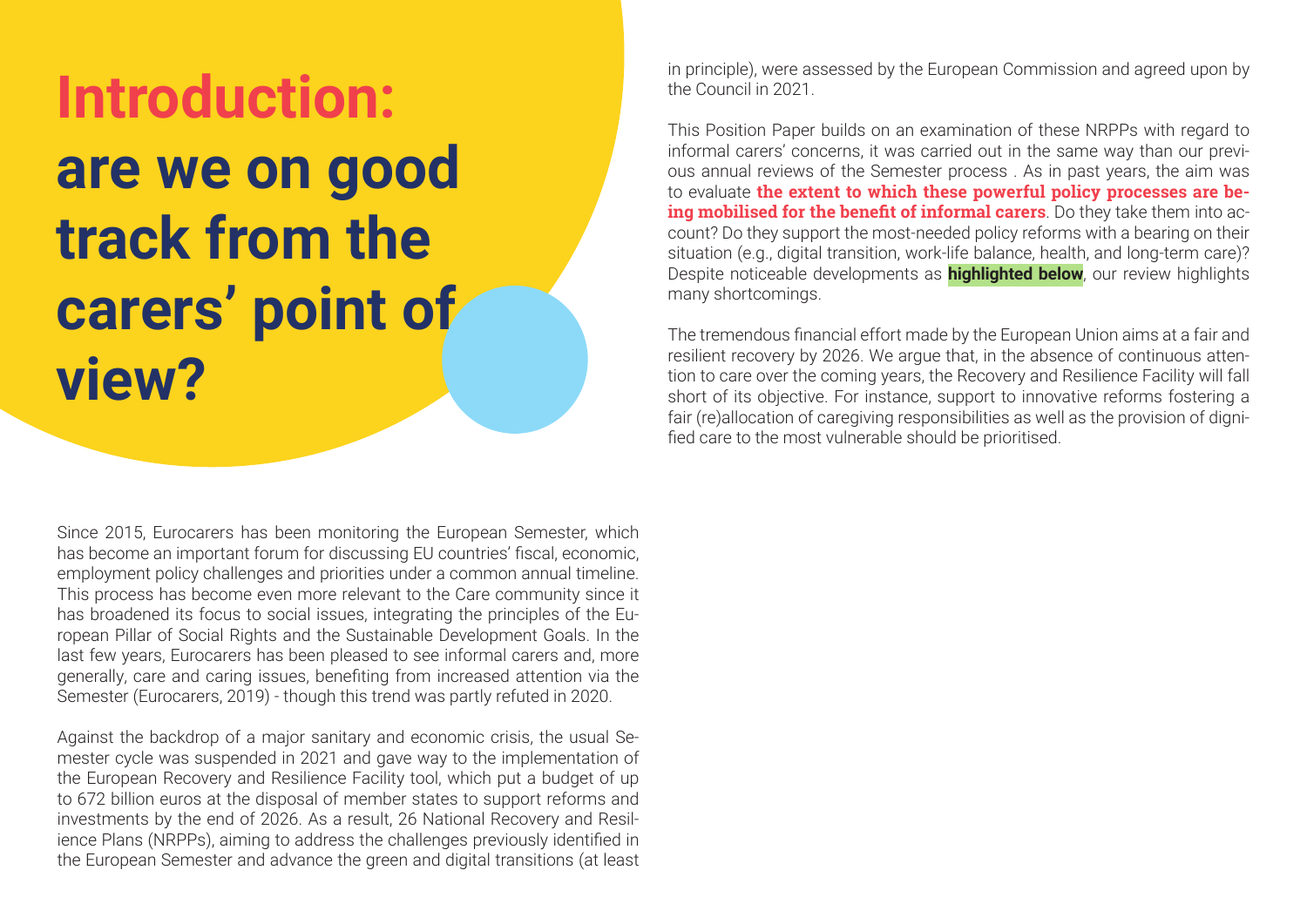### **Long-term care: a lack of prioritisation at odds with the severity of the issues at stake**



#### Long-term care is given very uneven attention **across countries**

At a time when the Covid 19 crisis has shone a bright light on the shortcomings of long-term care (LTC) provision in Europe and underlined a range of issues faced equally by all member states, notably concerning access, affordability and quality of LTC, or shortages in the care workforce (European Commission; Social Protection Committee, 2021), a greater attention to care should be promoted across Europe.

**On a positive note though, some NRRPs do reflect a comprehensive approach to LTC, addressing at least the three dimensions of access to, quality and community-based care (BG, CY, CZ, HR, LV, PT, SI). For some of these countries, this indicates a clear intention of the national government to engage in comprehensive reforms, such as in the Czech Republic where 'Important legislative reforms are also foreseen in the area of(...) long-term care (…)'', Slovakia**  **where '***'a comprehensive reform of the long-term care system is expected to increase the inclusion of disabled persons into society and alleviate pressures on families caring for vulnerable'', or Cyprus where "local authorities are involved in the National Strategic Planning on Gender Equality through the implementation of programmes for the provision of care infrastructure for children and other dependents that promote equality at local level***".**

On the other hand, for some countries, there is **no (or extremely limited) reference** to LTC (DK, DE). For some others, LTC is only considered in terms of financial sustainability (AT, LUX, MT). Yet, these countries are also facing important challenges with regard to LTC provision, including staff shortages, quality, accessibility…

Between these two extremes, most of the NRRPs include references to LTC, although **not in a comprehensive way**. They only tend to focus on some dimensions, be it sustainability, quality, access or the shift to community-based care. In some cases, the weaknesses of the LTC provision are well identified, but the documents remain disappointingly vague when it comes to describing the country's planned investments. This is the case for Estonia, for example, where "*the crisis has aggravated the difficulties in providing affordable and available social services, especially for the elderly, people with disabilities and for low-income earners" and "developing an integrated care system for enhanced service delivery would contribute to improving the effectiveness of the social safety net*".

Besides, the fact that a NRRP highlights issues related to LTC does not necessarily mean that they are addressed in the actions planned. In the case of Greece, while the Commission notes an "*underdeveloped long-term care sector, which leads to unmet needs*", the plan focuses solely on healthcare and does not entail any specific action in the area of LTC.

### LTC remains the poor relation in planned **investments**

The narrative of NRRPs often considers health and LTC together, which tends to undermine the focus on LTC. While reforms and investments should consider the need to improve coordination between health and LTC, it is also key for LTC to benefit from a dedicated approach.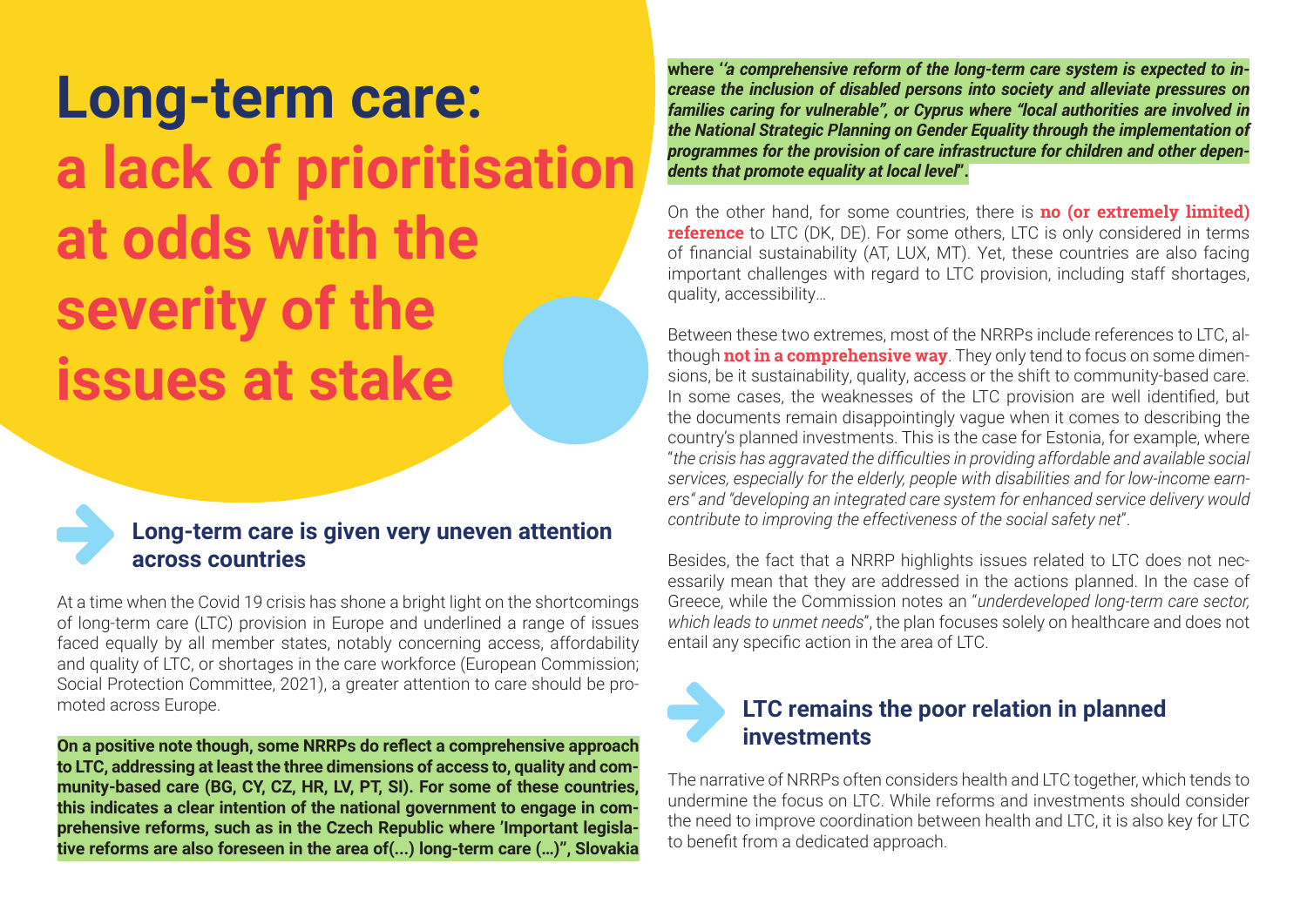In keeping with its lack of visibility , investments are only marginally targeted at the domain of LTC. In September 2021, only 3% of the social investment targeted LTC. At that time, social spending (including health) in 25 member states was equivalent to around EUR 150bn, approximately 30% of the total effort (European Commission, 2021). For example, even Slovenia, where a comprehensive plan envisages setting a LTC system, including through "*creating a new social security system that integrates healthcare and social care services for all age groups and increases their accessibility across the country; supporting the development of community-based services while ensuring professional institutional care for those with more complex needs*", only foresees to gear €79 million out of a total of  $f \in 2.5$  billion towards LTC.

This state of play highlights the lack of a strategic approach regarding LTC on the side of member states as well as the difficulty to overcome the fragmentation of policies and stakeholders in the field and put in place necessary reforms, likely to justify the need for EU funding. Discussions are ongoing in some countries concerning the adoption of an overall strategy (AT, FR), that have not yet been completed.



#### **Issues related to the workforce are not addressed adequately**

Most member states face common challenges when it comes to the care workforce (staff shortages, precarious working conditions, the importance of undeclared work, intra-European 'care drain' …), which have been exacerbated during the Covid 19 pandemic. While some of the NRRPs refer to these issues (CZ, DK, FR, DE, EL, IR, IT, ES), they mostly focus on the health sector, overlooking their importance in the LTC sector. Moreover, **only a few of these plans** include concrete initiatives to address the issues, **like in the Czech Republic ("***systemic measures and investment (..) to tackle the growing shortage of healthcare workers***", and France (make "***care professions more attractive***").** 

**Remarkably, the Italian and Spanish NRRPs take a broader perspective on care work. For Spain, "***a strong investment in training is necessary to increase qualification and professionalisation***" "***in the care sector, to improve (…) working conditions and reduce precariousness and the shadow economy***", as part of a "***shock plan for the care economy***". For Italy, the plan refers to the "***recognition of the value of care***", and the need to "***encourage employment in the care services sector***",** 

**"***strengthening outreach and home care support services***", aims at addressing the gender pay gap through supporting women with caring responsibilities and create employment opportunities. This represents an all too rare consideration of the role of carers, as well as a recognition of the need to alleviate their burden through improved access to care services at home, and to open new pathways towards work within the formal care economy building on care competencies acquired through experience.**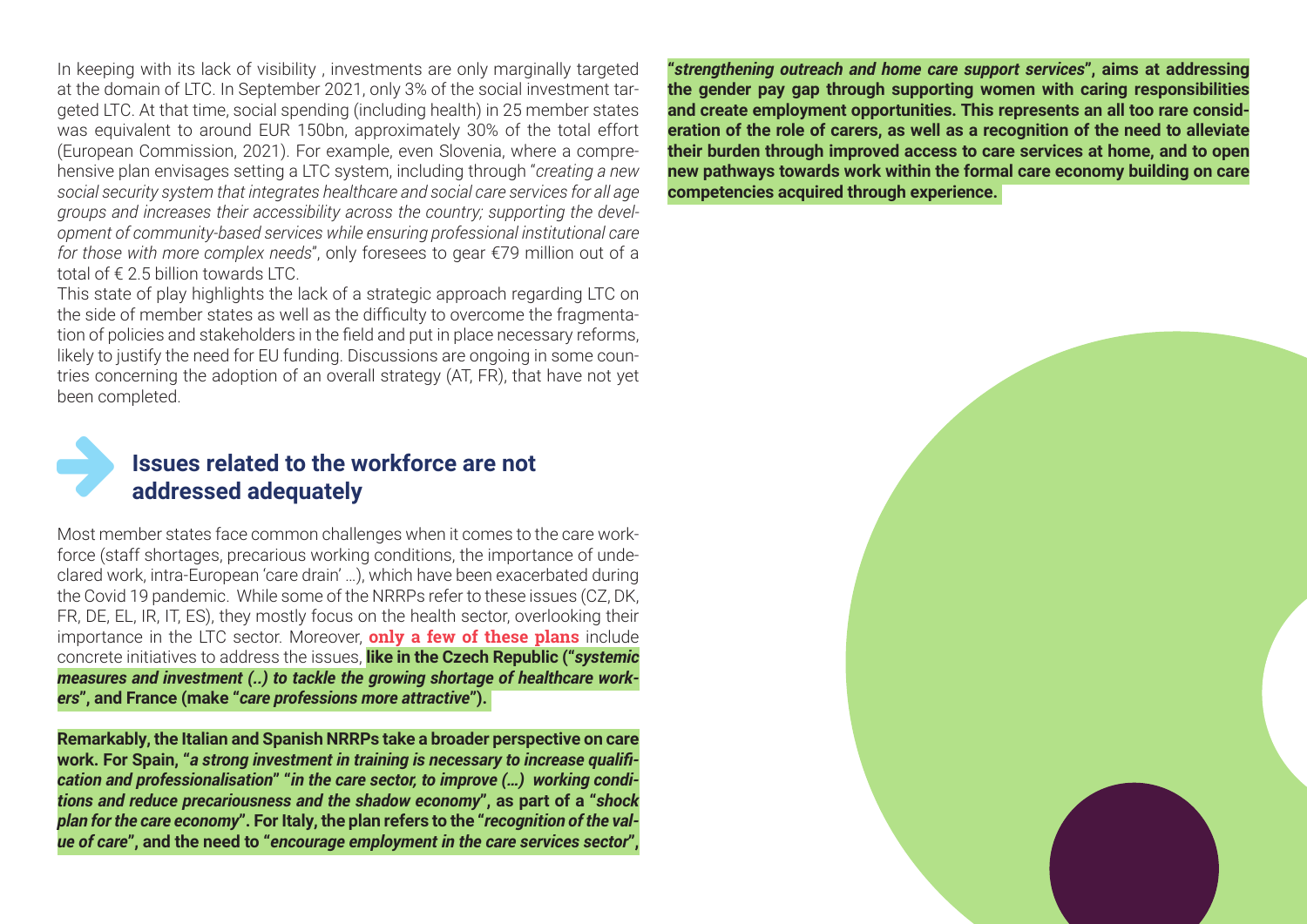**Informal carers are still not identified consistently, and their needs are not addressed**

The outbreak of COVID-19 has dramatically exacerbated the challenges informal carers face and many had to manage complex care situations in a context of restricted health and social care services, acute isolation and constant worry for the health of their relative as well as their own. In our analysis of the 2020 Semester, we deplored that, while the wording 'informal carer' has now been adopted at EU level, the terminology is not yet homogeneously applied through the analysis of the plans by the European Commission itself. This is still the case in NRRPs and this, just a few months after EU institutions jointly adopted a report that identifies and recognises informal carers as part of the care workforce, stressing that they are taking on "*tasks often similar to those of formal carers*", mostly on a "*long-term basis*" (European Commission; Social Protection Committee, 2021).

Informal care is simply not mentioned in the analysis of 10 of the plans (AT, BE, BG, CZ, DK, FI, DE, IE, RO, SE), in which we did not find any occurrence of the following phrases: 'carer', 'caregiver', 'informal carer', 'family carer', or even 'family' (in relation to their caring role for the elderly). These plans either do not apply to

LTC, or mention shortcomings in the LTC sector, without identifying their impact on carers. This is the case for Romania, for example, where "*improvements to primary care, outpatient care and long-term care*" are needed. Notably, some plans include the deinstitutionalisation of care for the elderly as a priority (BE, BG), but do not mention informal carers, even though such reforms rely in part on adequate support to informal carers.

While the caring role of families is mentioned for some countries, it is noteworthy that **they are not referred to as 'informal carers'**. This is the case for Croatia, for example, where "*LTC investments amount to EUR 82 million and are aimed at supporting the development of* **family** *and community-based services, for Slovakia where "it is needed to alleviate the pressure on* **families** *caring for vulnerable", or for Estonia where "shortage of home care services and excessive financial burden in institutional care raises the poverty risk of* **family** *members*".

Along the same lines, EC documents make references to the role of **women** in the care provision, without adopting the term 'informal carer', as for Estonia where "*the difficulty for* **women** *to reconcile work and family life" is noted, for Spain where "a model geared towards community care, would take better account of the needs and preferences of people in need of support, while ensuring in parallel support to the families* **caring for them**". It is noticeable that the Commission's assessment of the French plan does not mention 'carers' while the national plan itself refers to 'aidants'… By focusing on women and the family, these narratives fail to encapsulate the rich variety of informal care arrangements, which may involve friends, neighbours, and men, reinforcing representation according to which caring is mainly a women's problem, rather than that of society as a whole. For Malta, reference is made to **"people with unpaid care responsibilities"**, which is close to the notion of informal carers but may exclude informal carers benefiting from a care allowance. **On a positive note, the Commission echoes the recognition of 'informal caregivers' in Portugal and in Latvia where "the Social Integration State Agency (SIVA) will develop skills training programmes for informal carers of persons with functional disabilities (mainly family members, but also others - neighbours, friends if necessary)".**

At a time when the Commission has announced the launch of *"a new European care strategy to address both carers and care receivers*", it is essential to adopt a common and unambiguous terminology, contributing to the understanding and recognition of informal care beyond gender and borders. This is a prerequisite to keeping informal carers on the policy agenda and developing exchange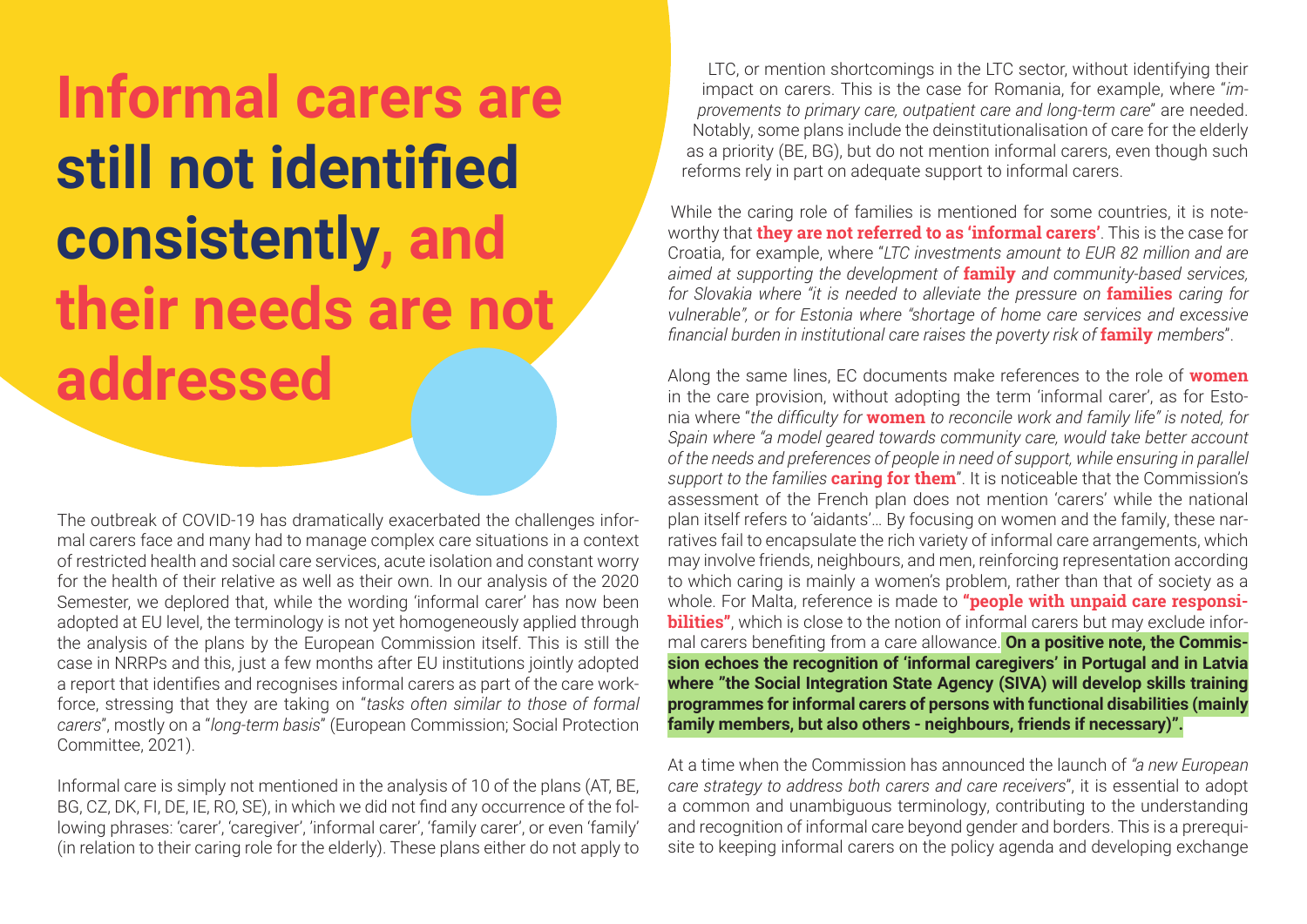of knowledge and good practices regarding their contribution, and how they can be supported.

Work-Life Balance, which is a major concern among informal carers across the European Union, and a key factor in their capacity to retain employment and remain included in society, is addressed for 10 countries only (EE, FR, IT, LV, LT, MT, PT, SL, SK, ES). Again, this is at odds with the need to better support informal carers against the well-documented negative impact of their caring role on their income (European Commission; Social Protection Committee, 2021). For several countries, while the unbalanced gender distribution of informal care responsibilities is rightly underlined, the main objective of LTC reforms seems to foster exclusively a greater participation of women in the formal labour market, thanks to the development of formal LTC services (EL, LT, SK, SI). While this in line with the Social Pillar principles regarding equal opportunities and access to the labour market, it is important to delineate a comprehensive approach to informal care, whereby access to formal LTC provision goes hand in hand with adequate support to those willing to provide care to a relative, so that their choice and preferences, as well as those of people in need of care, are respected. **In this respect, the Italian plan to "***strengthen the role of territorial social services (…) aiming at the definition of personalised models for the care of families, young people, adolescents and elderly people, as well as people with disabilities***" (Italy's Recovery and Resilience Plan, 2021) is particularly promising.** 

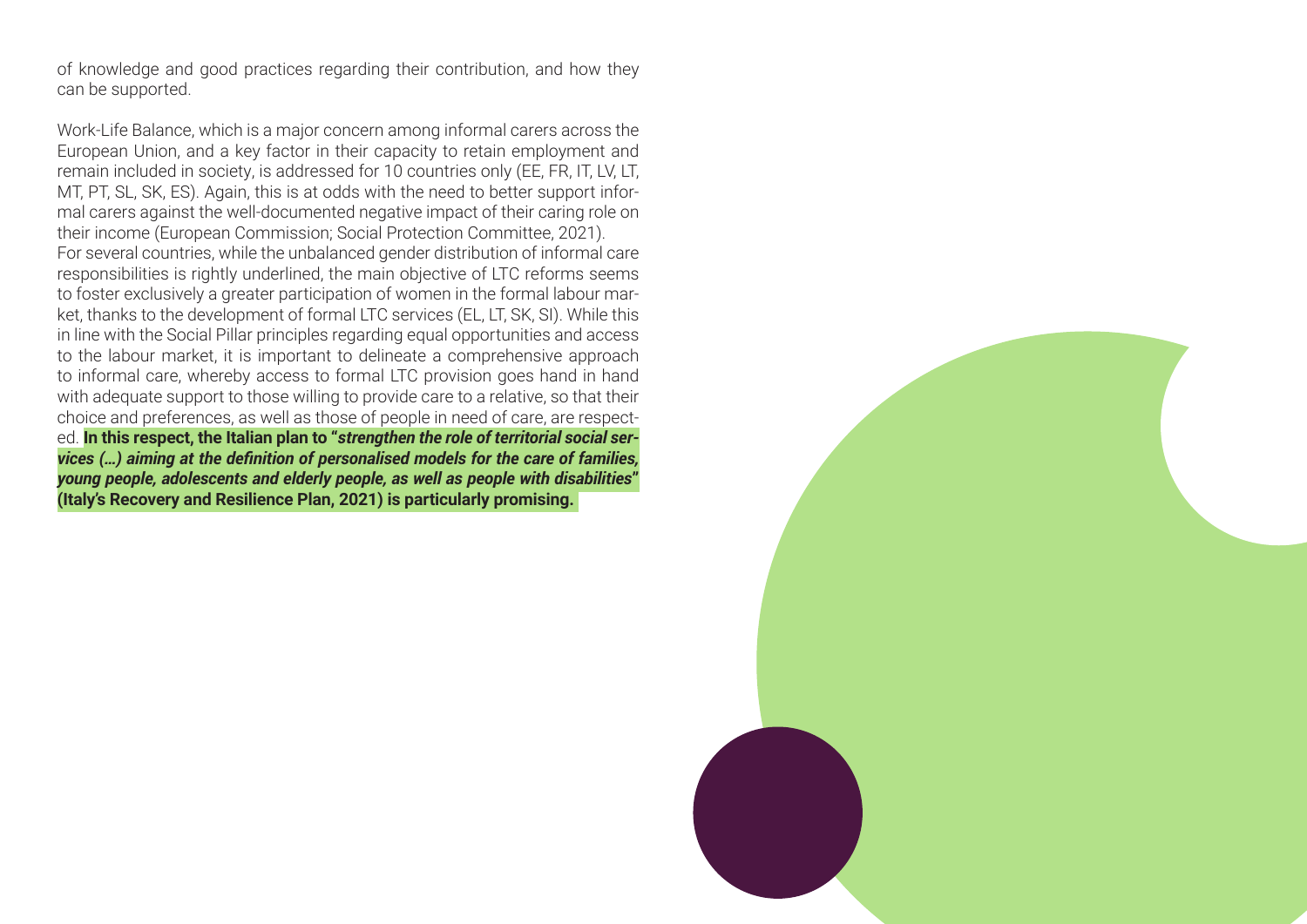## **Priority for Health: are investments likely to support informal carers?**

Informal carers are key public health stakeholders . They indeed provide irreplaceable support to patients, notably in the case of non-communicable diseases. They greatly contribute to the efficiency and adherence to treatment (which are more and more often delivered at home), the coordination of care services and, importantly, the well-being of their relatives. At the same time, they should also be regarded as a group at risk, since informal caring responsibilities can have a negative impact on their physical and mental health. Our health systems will be resilient and sustainable only if they support carers and deliver integrated care, centred around people's needs and preferences. Even if health is prioritised in all the NRRPs, we are concerned that these criteria are not met for most of the countries.

Indeed, national governments seem to prioritise investments addressing the most pressing challenges, such as "*infrastructure to ensure critical medical supplies*" (DK), "*renovation of buildings*" or "*the availability of proper equipment*" (FR) for instance. But the need to improve **care integration** is mentioned in only less than half of the cases. Besides, when mentioned, the contribution that the

NRPP would bring to this aspect in not clear. This is the case for Estonia where, even if "*measures to provide health and social care in an integrated way can be expected to improve the accessibility and quality of social services*", "*there is no specific commitment in the RRP to implement the Action Plan on integrated care*".

**On the bright side, for Spain where reform of the health system is foreseen, the analysis is pointing to the need to ensure the "integration of health and social care" and "to adapt to the needs of the ageing population, as nearly 60% of Spaniards aged 65+ have at least one chronic disease".** 

As for the need to support **informal carers as partners in health care**, it does not appear at all in the plans.

While the development of digital health solutions is rightfully seen as a core priority in most of the plans, as a key tool to boost access to health, facilitate the sharing of data, and the coordination of care services, we cannot find any reference to the potential offered by ICT-based solutions targeted at informal carers despite their well recognised added value.

Moreover, the promotion of digital health solutions is not systematically accompanied by **initiatives aimed at addressing the digital divide**, despite their remaining importance for fully inclusive health systems. **In this regard, the French national strategy for inclusive digitalisation can be considered a promising practice.** 

Alongside other EU stakeholders active in the public health sector (EuroHealth-Net, 2021), we call on member states to adopt an ambitious approach to health systems resilience, considering all aspects and all stakeholders involved, in order to strengthen health and well-being in an equitable and sustainable way.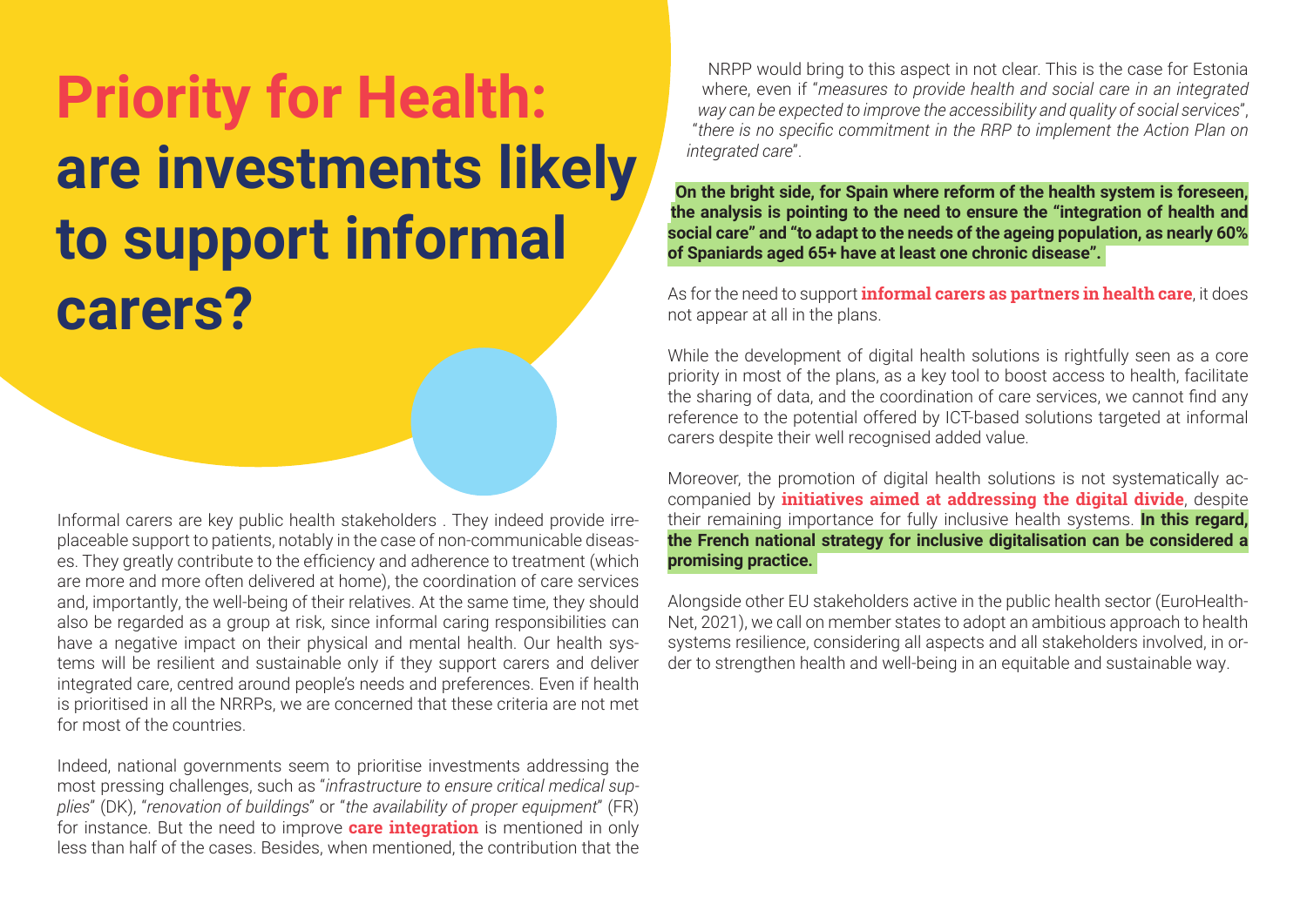**The Care Strategy should be the starting point for building resilient, fair, and sustainable caring societies**



While LTC has been taken into consideration at varying degrees in the Semester process over the recent years, reflections were firstly driven by concerns regarding the economic and fiscal sustainability of the system. We therefore very much welcome the statement made in the Annual Growth Survey that "*the recovery and resilience plans also aim to enhance social resilience by investing in healthcare and better access to services, including (…) long-term care*" (European Commission, 2021).

We expect the Care Strategy to encourage the development of **ambitious objectives, putting the needs and rights of vulnerable people and their carers at the core of a roadmap** likely to guide investment in Care through the Semester (Eurocarers, 2021). Investing in Care is indeed key to implementing the European Pillar of Social Rights, in particular principle 18. It is also an important leverage to boost employment and social inclusion, and should also be considered as such by member states in their pursuit of the European social targets agreed in 2021 (Porto Social Commitment, 2021). Future EU initiatives aiming to meet the challenges and seize the opportunities created by the demographic transition should be properly articulated by the EU Care Strategy.

#### Participation is key to the design of innovative **and sustainable LTC systems**

Consultation on the preparation of NRRPs has been very limited in almost all countries (Caimi V., 2020).Yet, the active participation of all stakeholders in the design, delivery, and ongoing evaluation of services is a prerequisite to their success. Only participatory approaches can help to overcome the fragmentation of actors involved in LTC and to design the best 'fit for purpose' solutions around the needs of diverse ageing populations in various contexts (Ilinca S., 2021). Meaningful participation must be organised at the level of local communities and at the national and regional levels. We expect the upcoming **European Semester cycles to foresee a systematic involvement of stakeholders when it comes to re-building LTC systems**, as clearly recommended in the Annual Growth Survey (European Commission, 2021). The participation of in-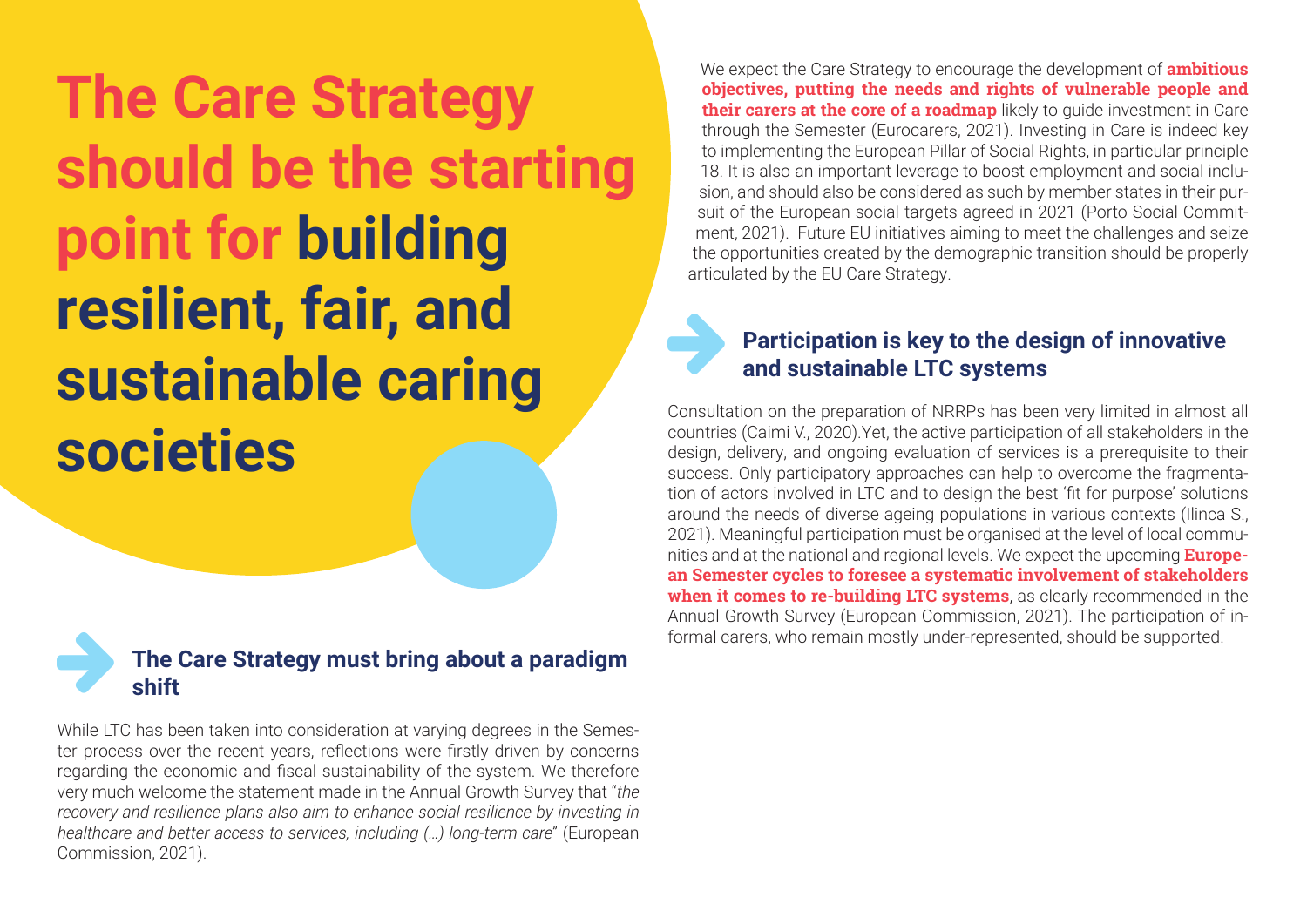**Conclusion: the EU Care Strategy should be a game changer in the implementation of the Recovery and Resilience Facility**

Given the circumstances and the urgency under which the Recovery and Resilience Facility has been put in place, it is understandable that it concentrates only on a limited number of priorities for which a common approach was pre-existing. It seems that, in the absence of a common strategy to implement principle 18 of the Pillar of Social Rights, LTC has been given attention only in countries where governments have engaged reforms. However, both formal and informal care represent a major challenge for our societies, at the same time as a tremendous driver of innovation, employment and economic development.

We sincerely hope that the Care Strategy, to be adopted later this year, will seek to make things right. We also expect the European Union to **take more of a leading role in supporting member states as they develop accessible, quality, and sustainable care systems, built around the needs and preferences of users, including informal carers**. All of the relevant EU instruments at disposal should be aligned towards the achievement of common objectives in this area.

As far as we are concerned, it goes without saying that our network will continue to review the Semester process, the implementation of the Recovery and Resilience Fund and assess their contribution to the enhancement of informal carers' life and wellbeing across Europe and for the years to come.



**For more information, please contact Claire Champeix, Policy Officer at [cc@eurocarers.org](mailto:cc@eurocarers.org)**